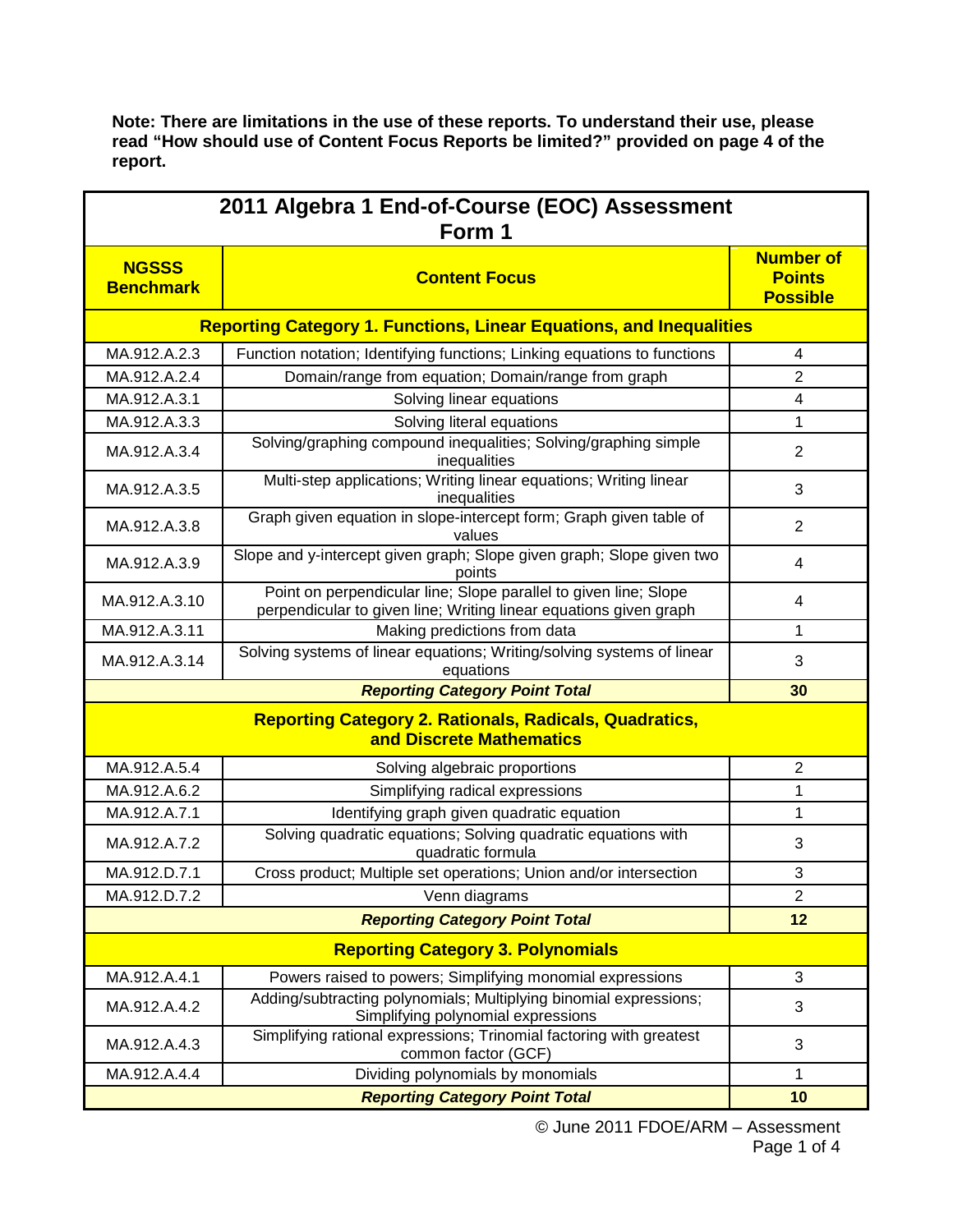**Note: There are limitations in the use of these reports. To understand their use, please read "How should use of Content Focus Reports be limited?" provided on page 4 of the report.**

| 2011 Algebra 1 End-of-Course (EOC) Assessment<br>Form 2                                   |                                                                                                                                      |                                                      |  |  |
|-------------------------------------------------------------------------------------------|--------------------------------------------------------------------------------------------------------------------------------------|------------------------------------------------------|--|--|
| <b>NGSSS</b><br><b>Benchmark</b>                                                          | <b>Content Focus</b>                                                                                                                 | <b>Number of</b><br><b>Points</b><br><b>Possible</b> |  |  |
| <b>Reporting Category 1. Functions, Linear Equations, and Inequalities</b>                |                                                                                                                                      |                                                      |  |  |
| MA.912.A.2.3                                                                              | Function notation; Identifying functions; Linking equations to functions                                                             | $\overline{4}$                                       |  |  |
| MA.912.A.2.4                                                                              | Domain/range from graph; Domain/range from table                                                                                     | $\overline{2}$                                       |  |  |
| MA.912.A.3.1                                                                              | Solving linear equations                                                                                                             | $\overline{\mathbf{4}}$                              |  |  |
| MA.912.A.3.4                                                                              | Solving/graphing compound inequalities; Solving/graphing simple<br>inequalities                                                      | $\overline{2}$                                       |  |  |
| MA.912.A.3.5                                                                              | Multi-step applications; Writing linear inequalities; Writing/solving linear<br>equations                                            | 3                                                    |  |  |
| MA.912.A.3.8                                                                              | Graph given equation in slope-intercept form; Graph given point and<br>slope                                                         | $\overline{2}$                                       |  |  |
| MA.912.A.3.9                                                                              | Slope and y-intercept given graph; Slope given graph; Slope given two<br>points                                                      | 4                                                    |  |  |
| MA.912.A.3.10                                                                             | Rewriting linear equations; Slope parallel to given line; Slope<br>perpendicular to given line; Writing linear equations given graph | 4                                                    |  |  |
| MA.912.A.3.11                                                                             | Making predictions from data; Slope as a rate of change                                                                              | $\overline{2}$                                       |  |  |
| MA.912.A.3.14                                                                             | Solving systems of linear equations                                                                                                  | 3                                                    |  |  |
| <b>Reporting Category Point Total</b>                                                     |                                                                                                                                      | 30                                                   |  |  |
| <b>Reporting Category 2. Rationals, Radicals, Quadratics,</b><br>and Discrete Mathematics |                                                                                                                                      |                                                      |  |  |
| MA.912.A.5.4                                                                              | Solving algebraic proportions                                                                                                        | $\sqrt{2}$                                           |  |  |
| MA.912.A.6.2                                                                              | Simplifying radical expressions                                                                                                      | 1                                                    |  |  |
| MA.912.A.7.1                                                                              | Identifying graph given quadratic equation                                                                                           | 1                                                    |  |  |
| MA.912.A.7.2                                                                              | Solving quadratic equations; Solving quadratic equations with<br>quadratic formula                                                   | 3                                                    |  |  |
| MA.912.D.7.1                                                                              | Cross product; Union and/or intersection                                                                                             | 3                                                    |  |  |
| MA.912.D.7.2                                                                              | Venn diagrams<br><b>Reporting Category Point Total</b>                                                                               | 2                                                    |  |  |
|                                                                                           | 12                                                                                                                                   |                                                      |  |  |
|                                                                                           | <b>Reporting Category 3. Polynomials</b>                                                                                             |                                                      |  |  |
| MA.912.A.4.1                                                                              | Powers raised to powers; Simplifying monomial expressions                                                                            | $\mathfrak{S}$                                       |  |  |
| MA.912.A.4.2                                                                              | Adding/subtracting polynomials; Simplifying polynomial expressions                                                                   | $\mathbf{3}$                                         |  |  |
| MA.912.A.4.3                                                                              | Greatest common factor; Trinomial factoring with greatest common<br>factor (GCF)                                                     | 3                                                    |  |  |
| MA.912.A.4.4                                                                              | Dividing polynomials by monomials                                                                                                    | 1                                                    |  |  |
|                                                                                           | <b>Reporting Category Point Total</b>                                                                                                | 10                                                   |  |  |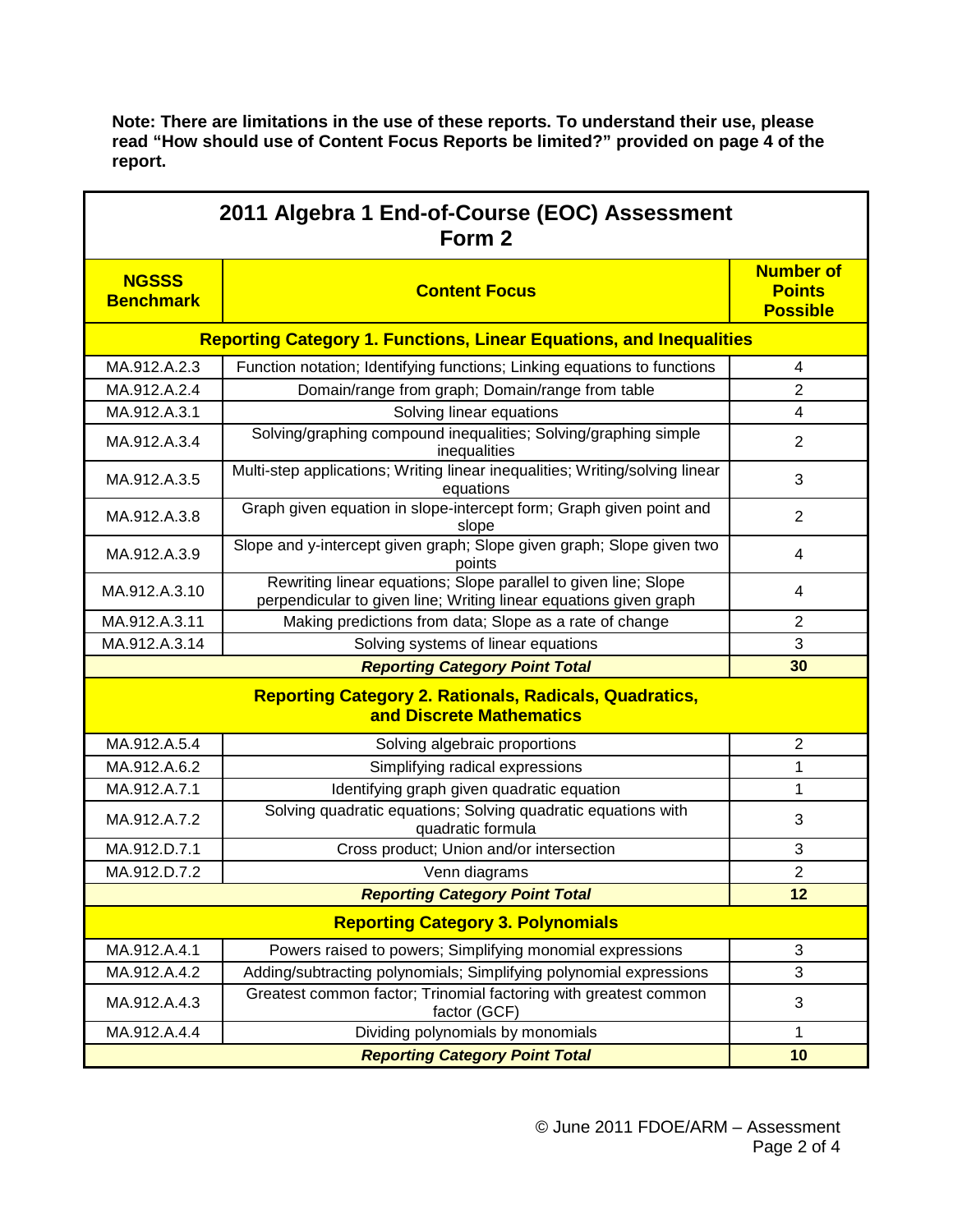**Note: There are limitations in the use of these reports. To understand their use, please read "How should use of Content Focus Reports be limited?" provided on page 4 of the report.**

| 2011 Algebra 1 End-of-Course (EOC) Assessment<br>Form <sub>3</sub>                        |                                                                                                                                           |                                                      |  |  |
|-------------------------------------------------------------------------------------------|-------------------------------------------------------------------------------------------------------------------------------------------|------------------------------------------------------|--|--|
| <b>NGSSS</b><br><b>Benchmark</b>                                                          | <b>Content Focus</b>                                                                                                                      | <b>Number of</b><br><b>Points</b><br><b>Possible</b> |  |  |
| <b>Reporting Category 1. Functions, Linear Equations, and Inequalities</b>                |                                                                                                                                           |                                                      |  |  |
| MA.912.A.2.3                                                                              | Function notation; Identifying functions; Linking equations to functions                                                                  | 4                                                    |  |  |
| MA.912.A.2.4                                                                              | Domain/range from equation; Domain/range from table                                                                                       | 2                                                    |  |  |
| MA.912.A.3.1                                                                              | Solving linear equations                                                                                                                  | 4                                                    |  |  |
| MA.912.A.3.4                                                                              | Justify steps in solving inequalities; Solving/graphing compound<br>inequalities                                                          | $\overline{2}$                                       |  |  |
| MA.912.A.3.5                                                                              | Writing linear inequalities; Writing/solving linear equations                                                                             | 3                                                    |  |  |
| MA.912.A.3.8                                                                              | Graph given equation in slope-intercept form; Graph given slope and y-<br>intercept                                                       | $\overline{2}$                                       |  |  |
| MA.912.A.3.9                                                                              | Slope and y-intercept given graph; Slope given graph; Slope given two<br>points; X-intercept given equation                               | 4                                                    |  |  |
| MA.912.A.3.10                                                                             | Point on perpendicular line; Slope parallel to given line; Slope<br>perpendicular to given line; Writing equations of perpendicular lines | 4                                                    |  |  |
| MA.912.A.3.11                                                                             | Making predictions from data; Slope as a rate of change                                                                                   | $\overline{2}$                                       |  |  |
| MA.912.A.3.14                                                                             | Solving systems of linear equations; Writing systems of linear<br>equations; Writing/solving systems of linear equations                  | 3                                                    |  |  |
| <b>Reporting Category Point Total</b>                                                     |                                                                                                                                           | 30                                                   |  |  |
| <b>Reporting Category 2. Rationals, Radicals, Quadratics,</b><br>and Discrete Mathematics |                                                                                                                                           |                                                      |  |  |
| MA.912.A.5.4                                                                              | Solving algebraic proportions                                                                                                             | $\overline{2}$                                       |  |  |
| MA.912.A.6.2                                                                              | Multiplying radical expressions                                                                                                           | 1                                                    |  |  |
| MA.912.A.7.1                                                                              | Identifying graph given quadratic equation                                                                                                | 1                                                    |  |  |
| MA.912.A.7.2                                                                              | Solving quadratic equations; Solving quadratic equations with<br>quadratic formula                                                        | 3                                                    |  |  |
| MA.912.D.7.1                                                                              | Cross product; Union and/or intersection                                                                                                  | $\overline{2}$                                       |  |  |
| MA.912.D.7.2                                                                              | Venn diagrams                                                                                                                             | 3                                                    |  |  |
| <b>Reporting Category Point Total</b>                                                     |                                                                                                                                           | 12                                                   |  |  |
| <b>Reporting Category 3. Polynomials</b>                                                  |                                                                                                                                           |                                                      |  |  |
| MA.912.A.4.1                                                                              | Powers raised to powers; Simplifying monomial expressions                                                                                 | 3                                                    |  |  |
| MA.912.A.4.2                                                                              | Adding/subtracting polynomials; Simplifying polynomial expressions                                                                        | 3                                                    |  |  |
| MA.912.A.4.3                                                                              | Greatest common factor; Trinomial factoring with greatest common<br>factor (GCF)                                                          | 3                                                    |  |  |
| MA.912.A.4.4                                                                              | Dividing polynomials by monomials<br><b>Reporting Category Point Total</b>                                                                | 1                                                    |  |  |
|                                                                                           | 10                                                                                                                                        |                                                      |  |  |